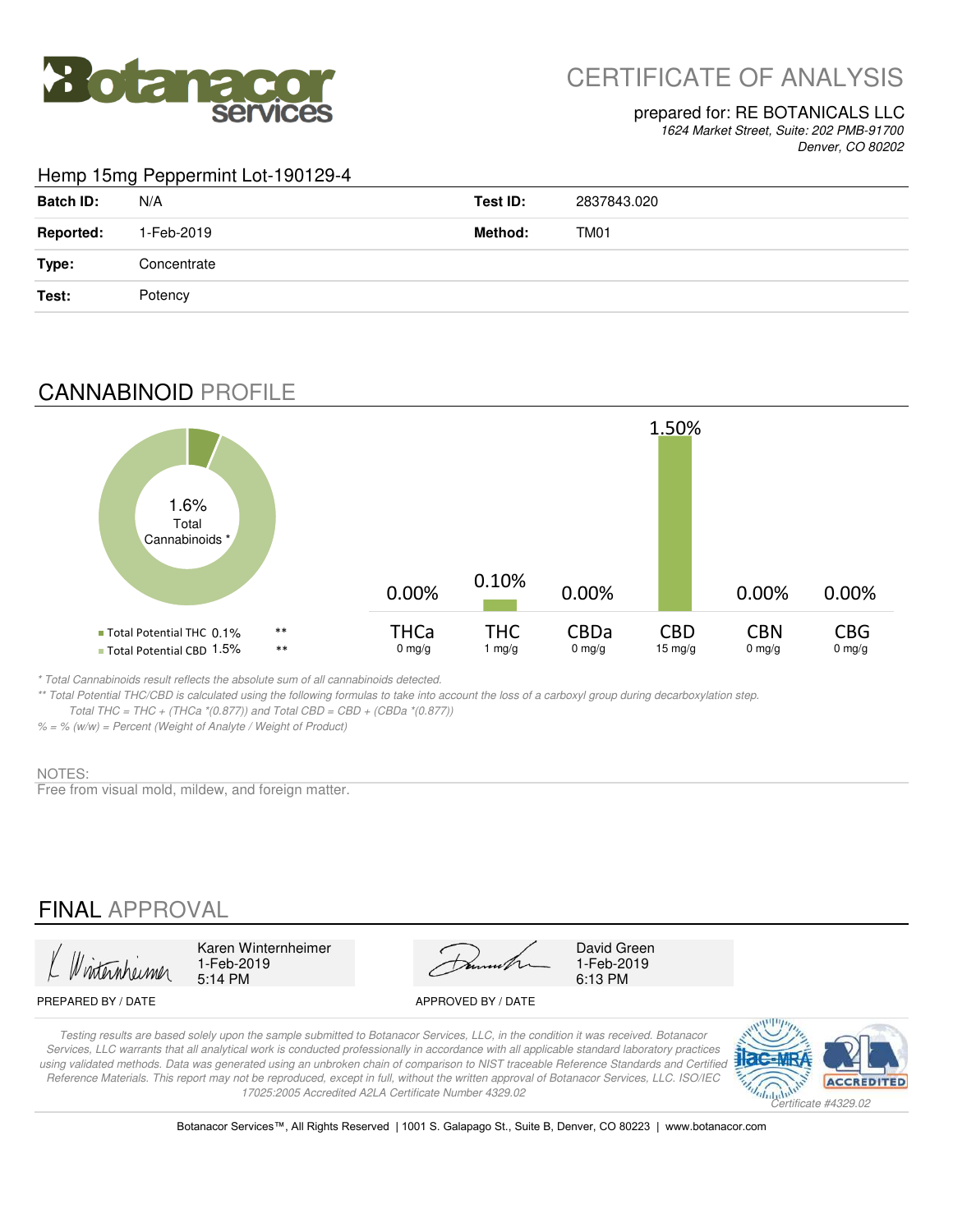

# CERTIFICATE OF ANALYSIS

#### prepared for: RE BOTANICALS LLC

*1624 Market Street, Suite: 202 PMB-91700 Denver, CO 80202*

#### Hemp 15mg Peppermint Lot-190129-4

| <b>Batch ID:</b> | N/A                      | Test ID: | 5303037.040 |
|------------------|--------------------------|----------|-------------|
| <b>Reported:</b> | 1-Feb-2019               | Method:  | TM04        |
| Type:            | Concentrate              |          |             |
| Test:            | <b>Residual Solvents</b> |          |             |
|                  |                          |          |             |

# RESIDUAL SOLVENTS

| Solvent                                 | <b>Reportable Range (ppm)</b> | Result (ppm) |
|-----------------------------------------|-------------------------------|--------------|
| Propane                                 | $100 - 2000$                  | $\pmb{0}$    |
| <b>Butanes</b><br>(Isobutane, n-Butane) | $100 - 2000$                  | $\pmb{0}$    |
| Pentane                                 | $100 - 2000$                  | $\pmb{0}$    |
| Ethanol                                 | $100 - 2000$                  | $\pmb{0}$    |
| Acetone                                 | $100 - 2000$                  | $\pmb{0}$    |
| <b>Isopropyl Alcohol</b>                | $100 - 2000$                  | $\pmb{0}$    |
| Hexane                                  | $6 - 120$                     | $\mathbf 0$  |
| <b>Benzene</b>                          | $0.2 - 4$                     | 0.0          |
| <b>Heptanes</b>                         | $100 - 2000$                  | $\mathbf 0$  |
| <b>Toluene</b>                          | 18 - 360                      | $\mathbf 0$  |
| <b>Xylenes</b><br>$(m, p, o$ -Xylenes)  | 43 - 860                      | $\pmb{0}$    |

NOTES:

Free from visual mold, mildew, and foreign matter.

# FINAL APPROVAL

Karen Winternheimer 1-Feb-2019 5:31 PM

David Green 1-Feb-2019 6:17 PM

#### PREPARED BY / DATE APPROVED BY / DATE

*Testing results are based solely upon the sample submitted to Botanacor Services, LLC, in the condition it was received. Botanacor Services, LLC warrants that all analytical work is conducted professionally in accordance with all applicable standard laboratory practices using validated methods. Data was generated using an unbroken chain of comparison to NIST traceable Reference Standards and Certified Reference Materials. This report may not be reproduced, except in full, without the written approval of Botanacor Services, LLC. ISO/IEC 17025:2005 Accredited A2LA Certificate Number 4329.02*



Botanacor Services™, All Rights Reserved | 1001 S. Galapago St., Suite B, Denver, CO 80223 | www.botanacor.com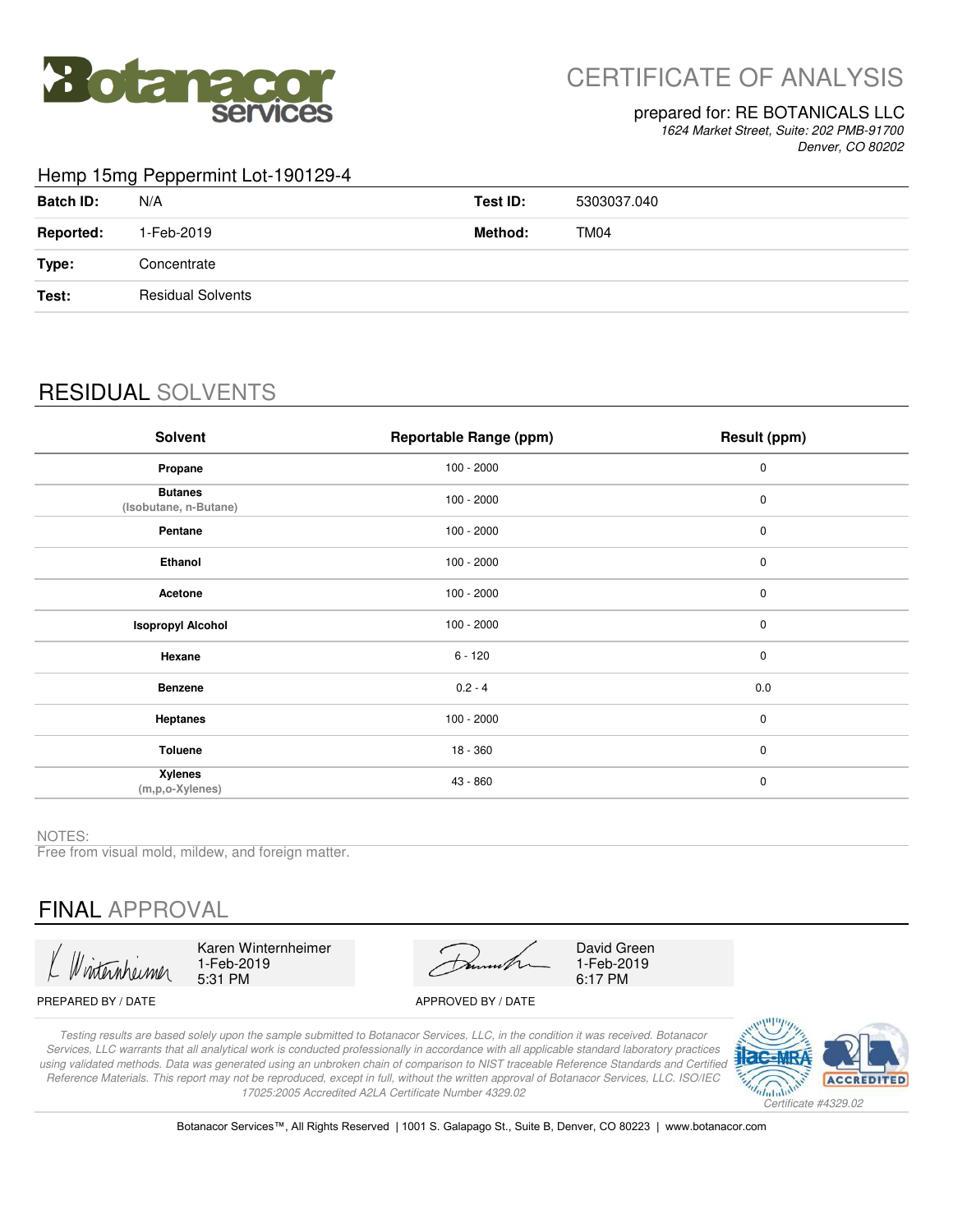

### prepared for: RE BOTANICALS LLC

*1624 Market Street, Suite: 202 PMB-91700 Denver, CO 80202*

### Hemp 15mg Peppermint

| <b>Batch ID:</b> | 190129-4    |
|------------------|-------------|
| <b>Reported:</b> | 4-Feb-2019  |
| Type:            | Concentrate |
| Test:            | Micro       |

# MICROBIAL CONTAMINANTS

| <b>Test</b>                  | <b>Result</b> | Unit  |
|------------------------------|---------------|-------|
| <b>Total Aerobic Count</b>   | None Detected | CFU/g |
| <b>Total Coliforms</b>       | None Detected | CFU/g |
| <b>Total Yeast and Molds</b> | None Detected | CFU/g |
| E. coli                      | None Detected | CFU/g |
| <b>Salmonella</b>            | None Detected | CFU/g |

*\* CFU/g = Colony Forming Unit per Gram*

*Examples:*

*\*\* Total Yeast and Molds values are recorded in scientific notation, a common microbial practice of expressing numbers that are too large to be conveniently written in decimal form.*

> *10^5 = 100,000 CFU 10^2 = 100 CFU 10^3 = 1,000 CFU 10^4 = 10,000 CFU*

#### NOTES:

Free from visual mold, mildew, and foreign matter.

## FINAL APPROVAL

2:38 PM 2:39 PM 4-Feb-2019

Robert Belfon Jr. David Green

4-Feb-2019

PREPARED BY / DATE APPROVED BY / DATE

*Testing results are based solely upon the sample submitted to Botanacor Services, LLC, in the condition it was received. Botanacor Services, LLC warrants that all analytical*  work is conducted professionally in accordance with all applicable standard laboratory practices using validated methods. Data was generated using an unbroken chain of comparison to NIST traceable Reference Standards and Certified Reference Materials. This report may not be reproduced, except in full, without the written approval of *Botanacor Services, LLC.*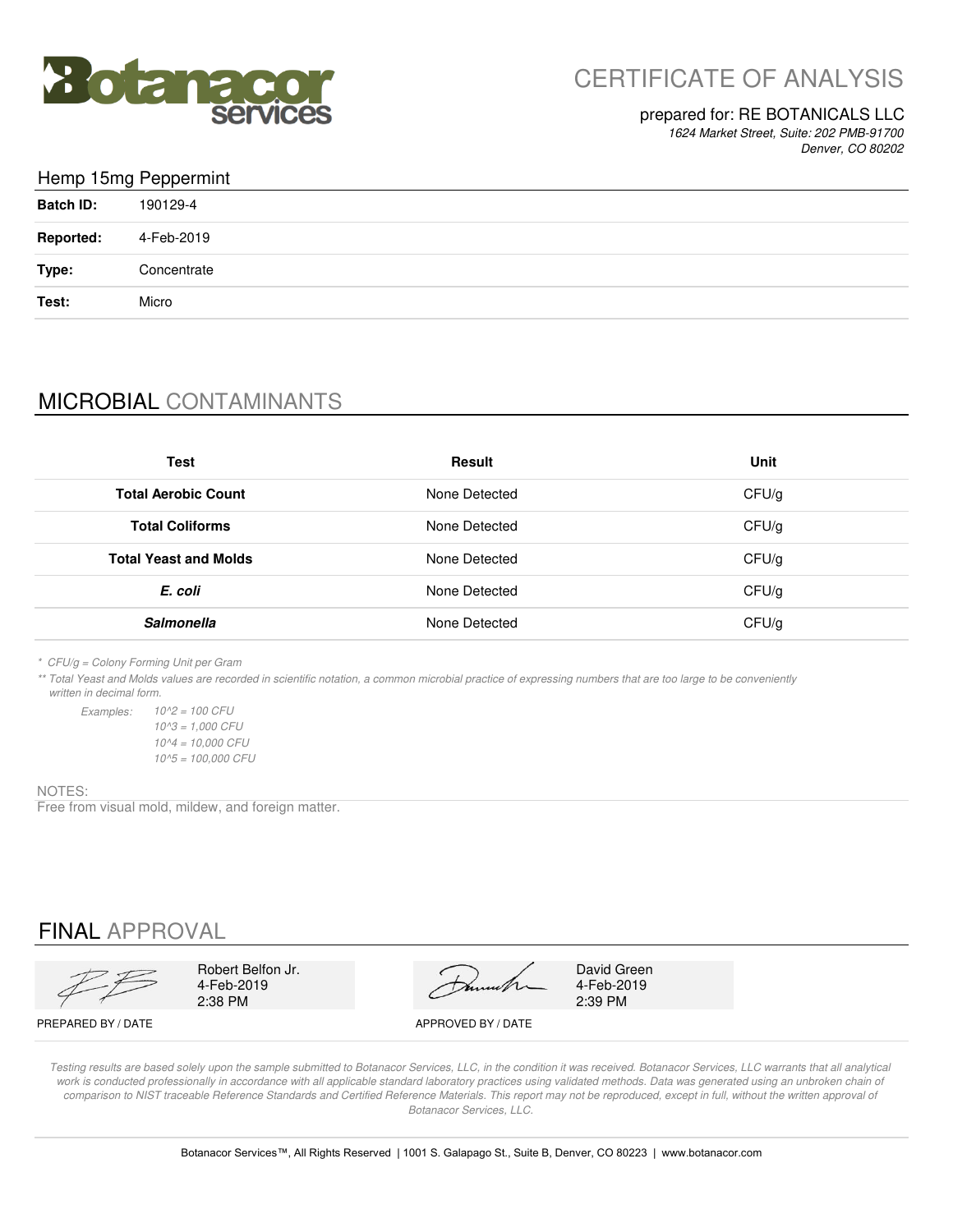

# CERTIFICATE OF ANALYSIS

#### prepared for: RE BOTANICALS INC

*1624 MARKET STREET, #202 PMB 91700 DENVER, CO 80202*

### Hemp 15 Peppermint Tincture

| and the contract of the contract of the contract of the contract of the contract of the contract of the contract of the contract of the contract of the contract of the contract of the contract of the contract of the contra | . .         |          |                  |
|--------------------------------------------------------------------------------------------------------------------------------------------------------------------------------------------------------------------------------|-------------|----------|------------------|
| <b>Batch ID:</b>                                                                                                                                                                                                               | 190129-4    | Test ID: | 1711881.0022     |
| <b>Reported:</b>                                                                                                                                                                                                               | 13-May-2019 | Method:  | TM <sub>10</sub> |
| Type:                                                                                                                                                                                                                          | Concentrate |          |                  |
| Test:                                                                                                                                                                                                                          | Terpenes    |          |                  |
|                                                                                                                                                                                                                                |             |          |                  |

## TERPENE PROFILE



*Testing results are based solely upon the sample submitted to Botanacor Laboratories, LLC. Botanacor Laboratories, LLC warrants that all analytical work is conducted professionally in accordance with all applicable standard laboratory practices using validated methods. Data was generated using an unbroken chain of comparison to NIST*  traceable Reference Standards and Certified Reference Materials. This report may not be reproduced, except in full, without the written approval of Botanacor Laboratories, *LLC. ISO/IEC 17025:2005 Accredited A2LA Certificate Number 4329.02*

Botanacor Laboratories™, All Rights Reserved | 1001 S. Galapago St., Unit B, Denver, CO 80223 | 720.460.3489 | www.Botanacor.com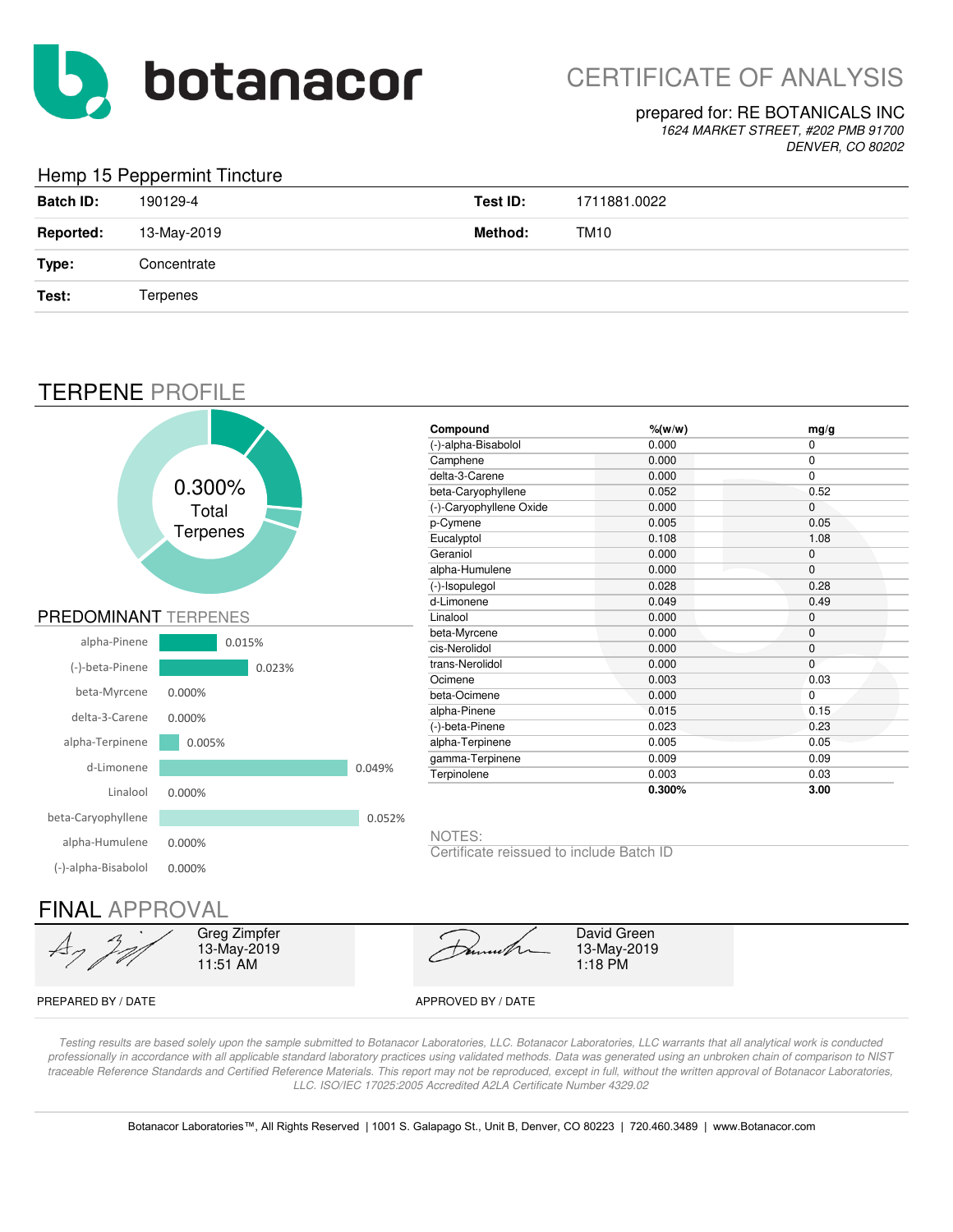**Report Date: 07-Feb-19**

**Report Status:** Final

## **Certificate of Analysis**

# RE BOTANICALS, INC.

1624 MARKET ST #202, PMB 91700 DENVER, CO 80202

| <b>Sample Name:</b>                          | <b>Hemp 15 Peppermint</b> | <b>Eurofins Sample:</b>  | 8115168        |
|----------------------------------------------|---------------------------|--------------------------|----------------|
| <b>Project ID</b>                            | RE BOTANIC-20190204-0002  | <b>Receipt Date</b>      | 04-Feb-19      |
| <b>PO Number</b>                             | <b>Not Provided</b>       | <b>Receipt Condition</b> | Ambient        |
| <b>Lot Number</b>                            | 190129-4                  | <b>Login Date</b>        | 04-Feb-19      |
| <b>Sample Serving Size</b>                   | NA.                       |                          |                |
| <b>Analysis</b>                              |                           | <b>Specification</b>     | <b>Result</b>  |
| <b>Metals Testing: ICP-MS for 4 Elements</b> |                           |                          |                |
| Arsenic                                      |                           | <b>NA</b>                | $< 0.067$ ppm  |
| Cadmium                                      |                           | <b>NA</b>                | $< 0.017$ ppm  |
| Lead                                         |                           | <b>NA</b>                | $< 0.017$ ppm  |
| Mercury                                      |                           | <b>NA</b>                | $< 0.0084$ ppm |

| <b>Method References</b>                                 | <b>Testing Location</b>                                                 |
|----------------------------------------------------------|-------------------------------------------------------------------------|
| Metals Testing: ICP-MS for 4 Elements (CDA-00100497-ARS) | <b>Food Integrity Innovation-</b><br><b>Eurofins Botanical Testing,</b> |

99.1-CDXA-4.0-000615 **US, Inc.** 

**Testing Location(s) Released on Behalf of Eurofins by Released on Behalf of Eurofins by Released on Behalf of Eurofins by** 

#### **Food Integrity Innovation-Eurofins Botanical Testing, US, Inc. <b>In Accord 2018 In Laessig –** Site Manager

Eurofins Botanical Testing, US, Inc. 2830 Wilderness Pl Boulder CO 80301 United States

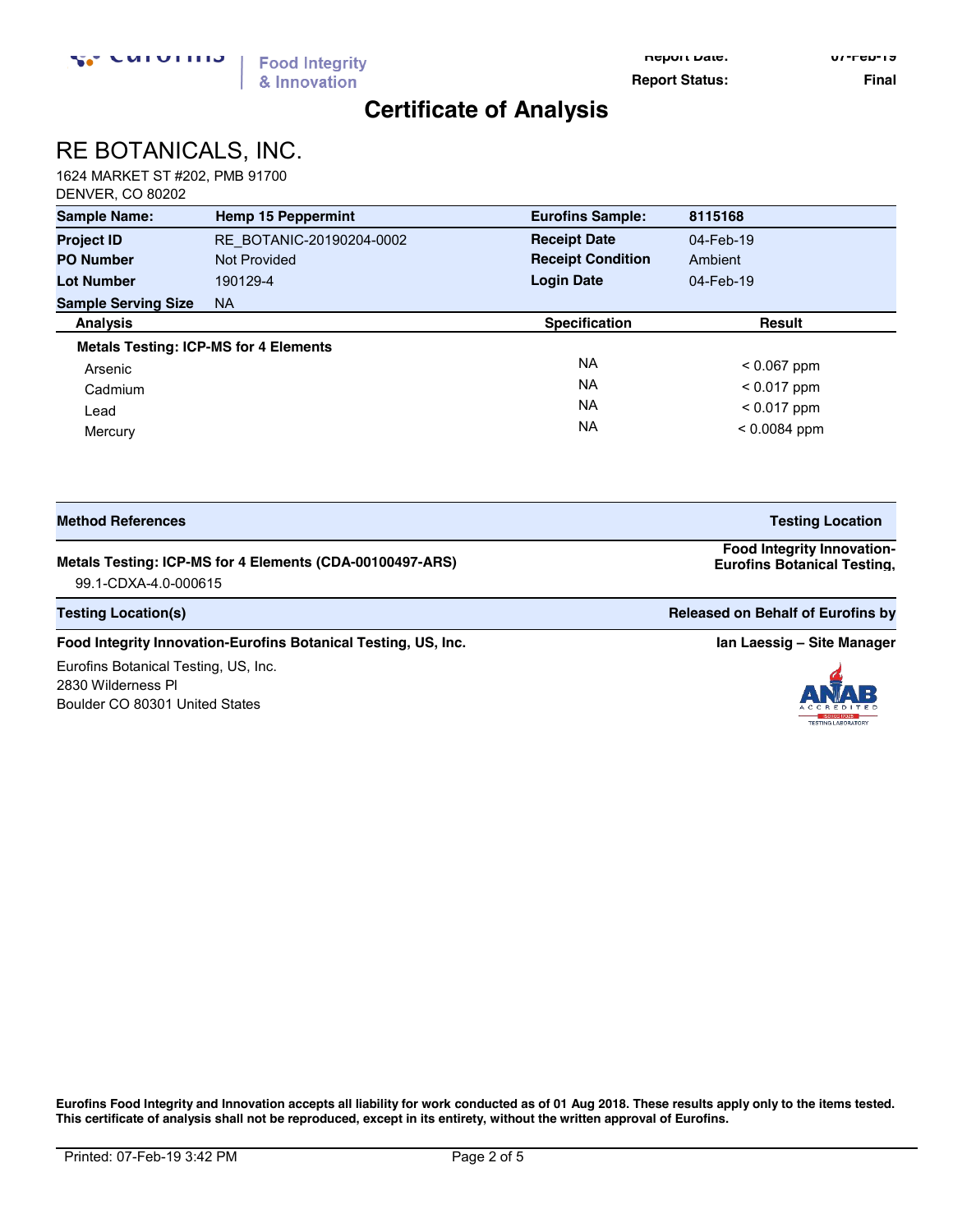

## RE BOTANICALS, INC.

1624 MARKET ST #202, PMB 91700 DENVER, CO 80202

| <b>Sample Name:</b>                | <b>Hemp 15 Peppermint</b>                                | <b>Eurofins Sample:</b>  | 8115168                       |
|------------------------------------|----------------------------------------------------------|--------------------------|-------------------------------|
| <b>Project ID</b>                  | RE BOTANIC-20190204-0002                                 | <b>Receipt Date</b>      | 04-Feb-2019                   |
| <b>PO Number</b>                   | <b>Not Provided</b>                                      | <b>Receipt Condition</b> | Ambient temperature           |
| <b>Lot Number</b>                  | 190129-4                                                 | <b>Login Date</b>        | 04-Feb-2019                   |
| <b>Sample Serving Size</b>         | <b>NA</b>                                                |                          |                               |
|                                    |                                                          |                          |                               |
| <b>Analysis</b>                    |                                                          |                          | <b>Result</b>                 |
|                                    | Multi-Residue Analysis for hemp products - 60+ compounds |                          |                               |
|                                    | Matrix Type - To Determine Limit of Quantification (LOQ) |                          | <b>High-Fat Food Matrices</b> |
| Abamectin                          |                                                          |                          | <0.05 mg/kg                   |
| Aldicarb                           |                                                          |                          | <0.05 mg/kg                   |
| Aldicarb sulfone (Aldoxycarb)      |                                                          |                          | <0.05 mg/kg                   |
| Aldicarb sulfoxide                 |                                                          |                          | <0.05 mg/kg                   |
| Azoxystrobin                       |                                                          |                          | <0.05 mg/kg                   |
| Bifenazate                         |                                                          |                          | <0.05 mg/kg                   |
| <b>Bifenthrin</b>                  |                                                          |                          | <0.05 mg/kg                   |
| Carbaryl                           |                                                          |                          | <0.05 mg/kg                   |
| Carbofuran                         |                                                          |                          | <0.05 mg/kg                   |
| Carbofuran-3-hydroxy-              |                                                          |                          | <0.05 mg/kg                   |
| Chlorantraniliprole                |                                                          |                          | <0.05 mg/kg                   |
| Chlordane, cis-                    |                                                          |                          | <0.05 mg/kg                   |
| Chlordane, trans-                  |                                                          |                          | <0.05 mg/kg                   |
| Chlorfenapyr                       |                                                          |                          | <0.05 mg/kg                   |
| Chlorpyrifos                       |                                                          |                          | <0.05 mg/kg                   |
| Coumaphos                          |                                                          |                          | <0.05 mg/kg                   |
| Cyfluthrin                         |                                                          |                          | <0.05 mg/kg                   |
| Cypermethrin                       |                                                          |                          | <0.05 mg/kg                   |
| Cyproconazole (2 diastereoisomers) |                                                          |                          | <0.05 mg/kg                   |
| Cyprodinil                         |                                                          |                          | <0.05 mg/kg                   |
| Dichlorvos                         |                                                          |                          | <0.05 mg/kg                   |
| Diclobutrazol                      |                                                          |                          | <0.05 mg/kg                   |
| Dipropetryn                        |                                                          |                          | <0.05 mg/kg                   |
| Disulfoton                         |                                                          |                          | <0.05 mg/kg                   |
| Endosulfan I (alpha-isomer)        |                                                          |                          | <0.05 mg/kg                   |
| Endosulfan II (beta-isomer)        |                                                          |                          | <0.05 mg/kg                   |
| Endosulfan sulfate                 |                                                          |                          | <0.05 mg/kg                   |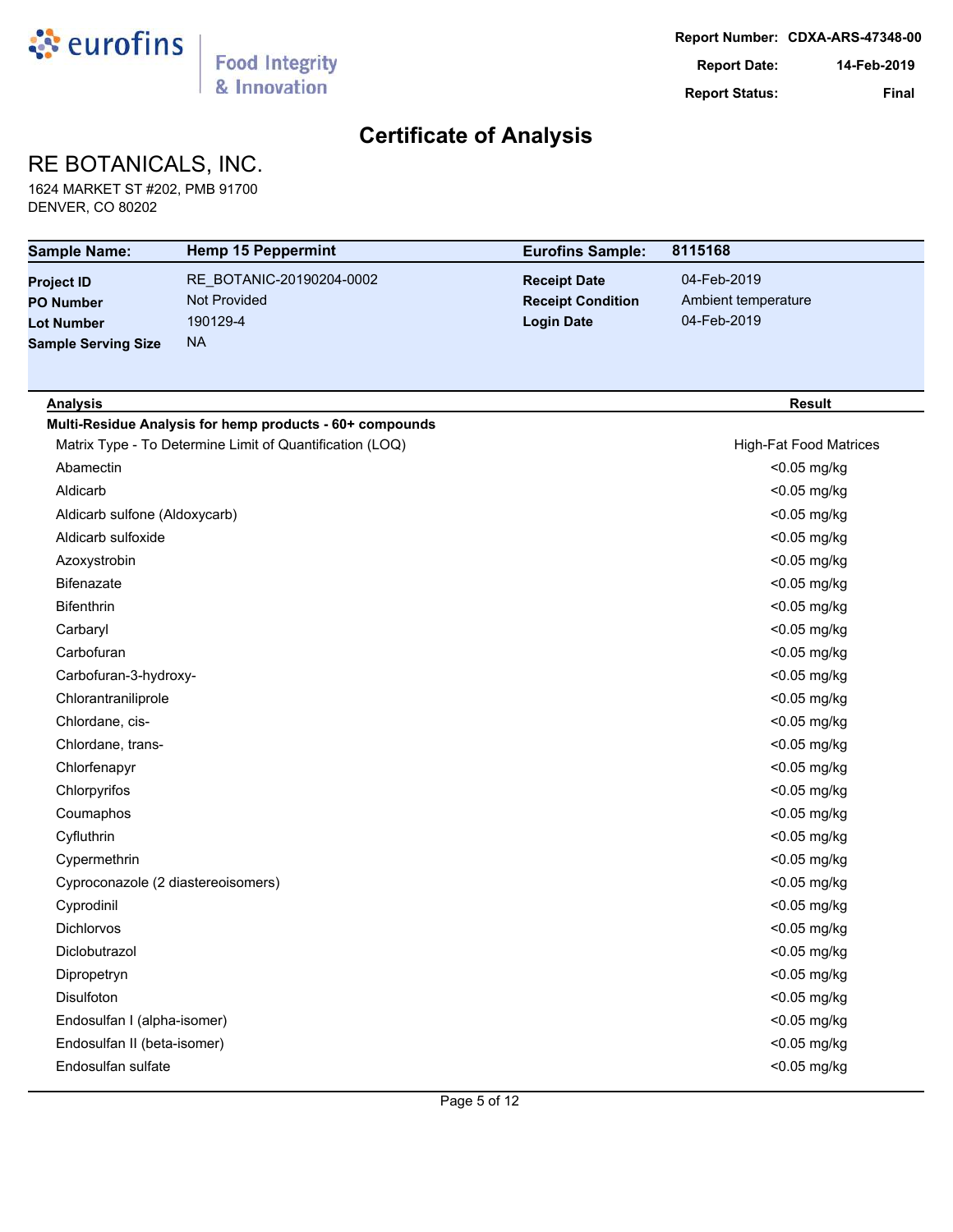

## RE BOTANICALS, INC.

1624 MARKET ST #202, PMB 91700 DENVER, CO 80202

| <b>Sample Name:</b>            | <b>Hemp 15 Peppermint</b>                                | <b>Eurofins Sample:</b>  | 8115168             |
|--------------------------------|----------------------------------------------------------|--------------------------|---------------------|
| <b>Project ID</b>              | RE_BOTANIC-20190204-0002                                 | <b>Receipt Date</b>      | 04-Feb-2019         |
| <b>PO Number</b>               | Not Provided                                             | <b>Receipt Condition</b> | Ambient temperature |
| <b>Lot Number</b>              | 190129-4                                                 | <b>Login Date</b>        | 04-Feb-2019         |
| <b>Sample Serving Size</b>     | <b>NA</b>                                                |                          |                     |
|                                |                                                          |                          |                     |
| <b>Analysis</b>                |                                                          |                          | <b>Result</b>       |
|                                | Multi-Residue Analysis for hemp products - 60+ compounds |                          |                     |
| Epoxiconazole                  |                                                          |                          | <0.05 mg/kg         |
| Ethiofencarb                   |                                                          |                          | <0.05 mg/kg         |
| Etofenprox                     |                                                          |                          | <0.05 mg/kg         |
| Etoxazole                      |                                                          |                          | <0.05 mg/kg         |
| Fenoxycarb                     |                                                          |                          | <0.05 mg/kg         |
| Fenpropathrin                  |                                                          |                          | <0.05 mg/kg         |
|                                | Fenvalerate/Esfenvalerate (sum of isomers)               |                          | <0.05 mg/kg         |
| Fipronil                       |                                                          |                          | <0.05 mg/kg         |
| Fipronil desulfinyl            |                                                          |                          | <0.05 mg/kg         |
| Fipronil sulfone               |                                                          |                          | <0.05 mg/kg         |
| Imazalil                       |                                                          |                          | <0.05 mg/kg         |
| Imidacloprid                   |                                                          |                          | <0.05 mg/kg         |
| Malathion                      |                                                          |                          | <0.05 mg/kg         |
| Methiocarb                     |                                                          |                          | <0.05 mg/kg         |
| Methiocarb sulfone             |                                                          |                          | <0.05 mg/kg         |
| Methiocarb sulfoxide           |                                                          |                          | <0.05 mg/kg         |
| Methomyl                       |                                                          |                          | <0.05 mg/kg         |
| Mevinphos (E- and Z-isomers)   |                                                          |                          | <0.05 mg/kg         |
| Myclobutanil                   |                                                          |                          | <0.05 mg/kg         |
| Naled (Dibrom)                 |                                                          |                          | <0.05 mg/kg         |
| Paclobutrazol                  |                                                          |                          | <0.05 mg/kg         |
| Permethrin (sum of isomers)    |                                                          |                          | <0.05 mg/kg         |
| Propoxur                       |                                                          |                          | <0.05 mg/kg         |
| Spinetoram (spinosyns J and L) |                                                          |                          | <0.05 mg/kg         |
| Spinosad (spinosyns A and D)   |                                                          |                          | <0.05 mg/kg         |
| Spirodiclofen                  |                                                          |                          | <0.05 mg/kg         |
| Spiromesifen                   |                                                          |                          | <0.05 mg/kg         |
| Spiromesifen enol              |                                                          |                          | <0.05 mg/kg         |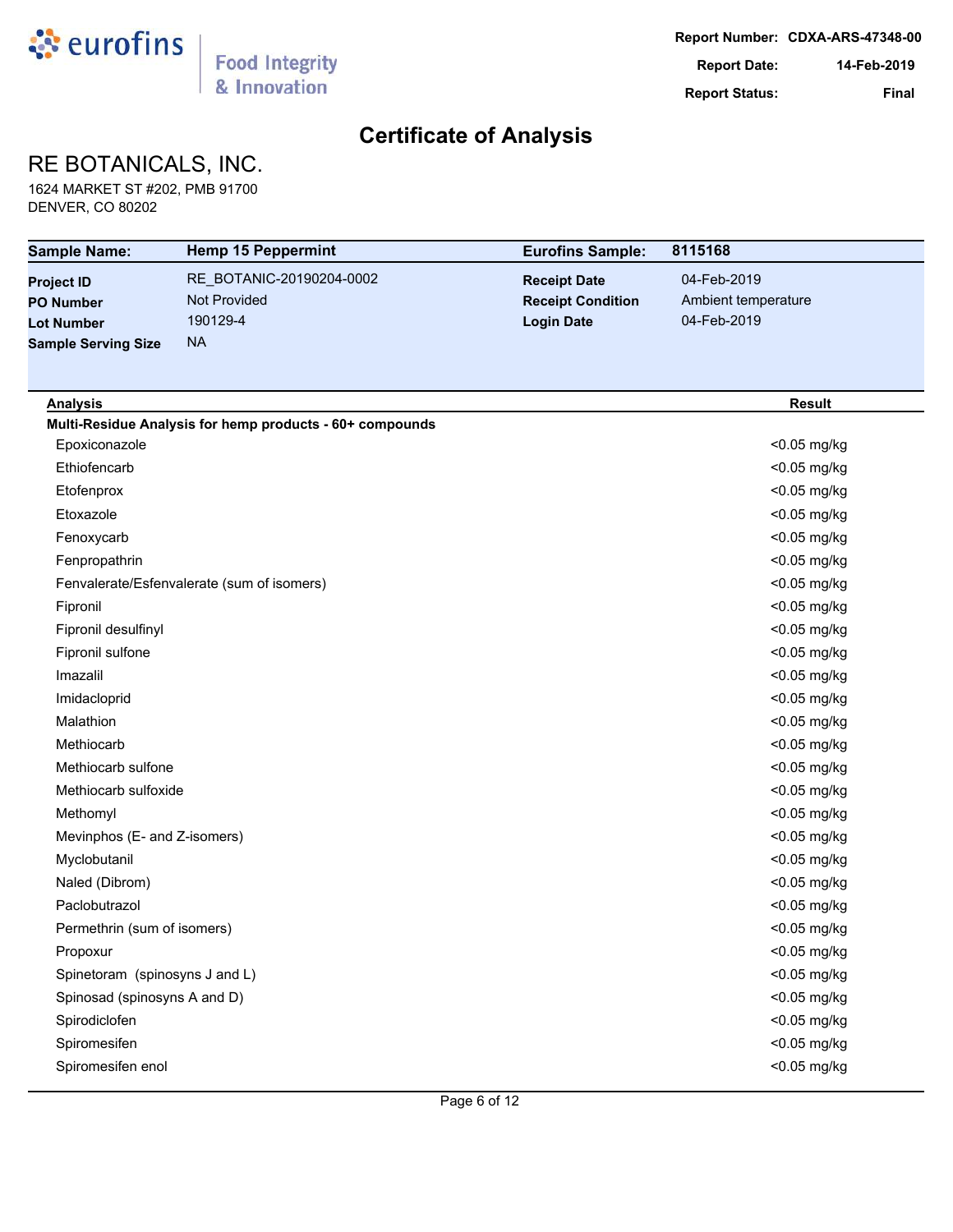

# RE BOTANICALS, INC.

1624 MARKET ST #202, PMB 91700 DENVER, CO 80202

| <b>Sample Name:</b>              | <b>Hemp 15 Peppermint</b>                                | <b>Eurofins Sample:</b>  | 8115168             |
|----------------------------------|----------------------------------------------------------|--------------------------|---------------------|
| <b>Project ID</b>                | RE BOTANIC-20190204-0002                                 | <b>Receipt Date</b>      | 04-Feb-2019         |
| <b>PO Number</b>                 | <b>Not Provided</b>                                      | <b>Receipt Condition</b> | Ambient temperature |
| <b>Lot Number</b>                | 190129-4                                                 | <b>Login Date</b>        | 04-Feb-2019         |
| <b>Sample Serving Size</b>       | <b>NA</b>                                                |                          |                     |
| <b>Analysis</b>                  |                                                          |                          | <b>Result</b>       |
|                                  | Multi-Residue Analysis for hemp products - 60+ compounds |                          |                     |
| Spirotetramat                    |                                                          |                          | <0.05 mg/kg         |
| Spiroxamine (2 diastereoisomers) |                                                          |                          | $<$ 0.05 mg/kg      |
| Tebuconazole                     |                                                          |                          | $<$ 0.05 mg/kg      |
| Thiabendazole                    |                                                          |                          | $<$ 0.05 mg/kg      |
| Thiabendazole-5-hydroxy-         |                                                          |                          | $<$ 0.05 mg/kg      |
| Thiacloprid                      |                                                          |                          | $<$ 0.05 mg/kg      |
| Trifloxystrobin                  |                                                          |                          | <0.05 mg/kg         |
| Metolachlor                      |                                                          |                          | $<$ 0.05 mg/kg      |
| Pyrethrum (total)                |                                                          |                          | <0.50 mg/kg         |

#### **Method References Testing Location**

#### **Multi-Residue Analysis for hemp products - 60+ compounds (PEST\_HEMP) Food Integ. Innovation-Greenfield**

*Official Methods of Analysis*, *AOAC Official Method 2007.01*, Pesticide Residues in Foods by Acetonitrile Extraction and Partitioning with Magnesium Sulfate, AOAC INTERNATIONAL (modified).

*CEN Standard Method EN 15662*: Food of plant origin - Determination of pesticide residues using GC-MS and/or LC-MS/ MS following acetonitrile extraction/partitioning and clean-up by dispersive SPE - QuEChERS method.

List of the tested pesticides and their limits of quantification (LOQs) are available upon request.

### **Food Integ. Innovation-Greenfield Karelyn Koehn - Manager**

Eurofins Food Chemistry Testing US, Inc. 671 S. Meridian Road Greenfield IN 46140 800-675-8375

### **Testing Location(s) Released on Behalf of Eurofins by**



2918.06